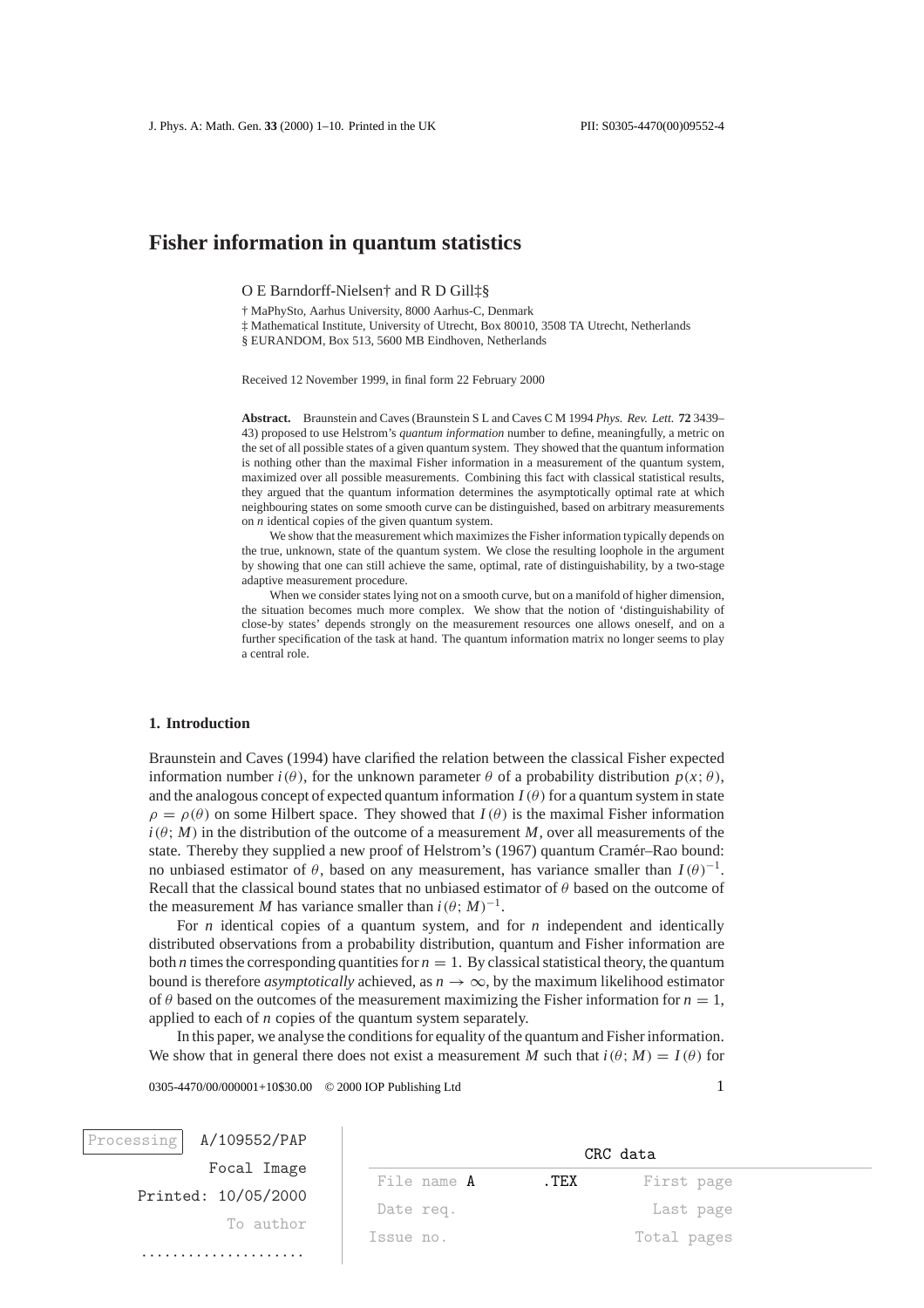all  $\theta$  simultaneously, studying the pure-state, spin-half case in detail. In that case the model describes a curve on the surface of the unit sphere, specifying the direction of the spin as a function of  $\theta$ . We show that one has uniform attainability if and only if the curve is a segment of a great circle. We show how (in general) adaptive measurements still allow one to asymptotically achieve the quantum information bound for a scalar parameter—though not in the vector case, where the picture is rather complicated and the quantum information matrix inadequate to describe what is possible.

In section 2 we recapitulate some of the theory of classical and quantum information. Next, in section 3, we specialize the conditions for attainability of the information bound, first to pure states, then further to spin-half models. Unless the model specifies a great circle, no measurement achieves the bound uniformly in the parameter  $θ$ . In section 4 we explore the consequences of this result. We show that one can in effect achieve  $i(\theta; M_n) \approx nI(\theta)$ for all  $\theta$  simultaneously, when we measure *n* identical copies of the quantum system in one joint measurement  $M_n$ . This result gives support to Braunstein and Cave's interpretation of the quantum information number  $I(\theta)$  as a measure of statistical distinguishability between neighbouring quantum states. Finally, we turn to the case when the parameter is a vector. Both quantum and classical information numbers have matrix generalizations, and inequality between them still holds, in the sense of positive semi-definite matrices. The inequality is sharp but however no longer attainable. For a completely unknown spin-half pure state we show that the optimal rate at which one can distinguish between different states does not follow from the quantum information matrix in the way one would expect from analogy with classical Fisher information. Moreover, it depends on some weighting of the different aspects of the states which one wants to distinguish. Major open problems remain, and the role of the quantum information does not appear to be primary.

A preliminary version of this paper appeared as Barndorff-Nielsen and Gill (1998).

### **2. Expected classical and quantum information**

On a given Hilbert space, consider a quantum state (density operator)  $\rho = \rho(\theta)$ , which depends on an unknown scalar parameter  $\theta$ . Consider also a generalized measurement (operator-valued probability measure, POVM) *M* with outcomes in a measurable space  $(X, A)$ . Thus the outcome of a measurement of M on  $\rho$  is a random variable X taking values in X, such that for each measurable subset *A* of *X*, i.e. for each  $A \in \mathcal{A}$ , we have  $Pr_{\theta} \{ X \in A \} = tr \rho(\theta) M(A)$ . Suppose that *M* is dominated by a sigma-finite measure  $\mu$  on (X, A), i.e. for each  $A \in \mathcal{A}$ ,

$$
M(A) = \int_A m(x)\mu(\mathrm{d}x)
$$

where the operator  $m(x)$  is, for each *x*, non-negative and selfadjoint, and  $\int_{\mathcal{X}} m(x) \mu(dx) = 1$ . (This is no restriction for finite-dimensional quantum systems, for which one can always take  $\mu$  to be the measure defined by  $\mu(A) = \text{tr } M(A)$ .) Under the domination assumption, the outcome *X* of a measurement of *M* on  $\rho$  has probability density, with respect to  $\mu$ , given by

$$
p(x; \theta) = \text{tr}\,\rho(\theta)m(x).
$$

Under sufficent smoothness, the expected *Fisher information* number, for  $\theta$ , from this measurement, is defined by

$$
i(\theta; M) = \mathcal{E}_{\theta} \dot{l}(\theta)^2 = \int_{\mathcal{X}} (\dot{l}(x; \theta))^2 p(x; \theta) \mu(\mathrm{d}x)
$$

where

$$
l(\theta) = l(X; \theta) = \log p(X; \theta)
$$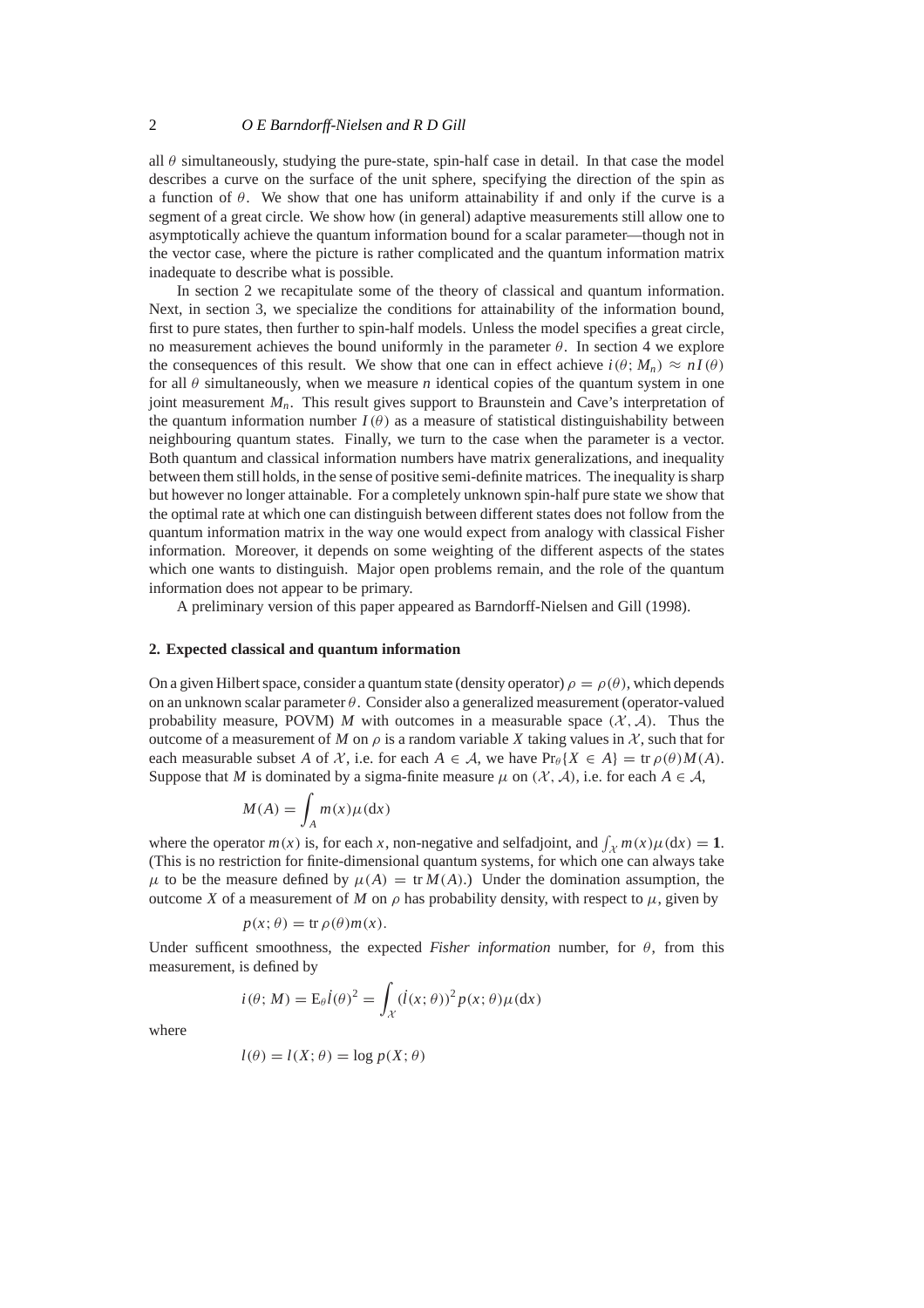is the *log likelihood* and

$$
\dot{l}(\theta) = \frac{\partial}{\partial \theta} l(X; \theta)
$$

is the *score function* for θ.

Now, let  $\lambda = \lambda(\theta)$  denote the symmetric logarithmic derivative of  $\rho$  with respect to  $\theta$ : that is, the self-adjoint operator given implicitly by

$$
\dot{\rho} = \frac{1}{2}(\rho \lambda + \lambda \rho). \tag{1}
$$

We call  $\lambda$  the *quantum score* for  $\theta$ . From the relation tr  $\rho = 1$  one finds, by differentiating, tr  $\rho \lambda = 0$ . The expected *quantum information* number for  $\theta$  is defined by

$$
I(\theta) = \text{tr}\,\rho\lambda^2.
$$

Note that this quantity is defined without reference to any particular measurement *M*.

For future reference, we mention that when  $\theta$  is a vector parameter, the Fisher information matrix is defined in the obvious way, while the quantum information matrix has  $i_j$ -component  $\frac{1}{2}$  tr  $\rho(\lambda_i \lambda_j + \lambda_j \lambda_i)$  where  $\lambda_i(\theta)$  is the quantum score for  $\theta_i$  keeping the other components of  $\theta$  fixed. For completeness, we mention that there exist other generalizations of quantum information; see Yuen and Lax (1973), Belavkin (1976) and the books by Helstrom (1976) and Holevo (1982).

Define

$$
\mathcal{X}_0 = \mathcal{X}_0(M, \theta) = \{x : p(x; \theta) = 0\}
$$
 (2)

and let  $\mathcal{X}_+$  be its complement. One can express the Fisher information  $i(\theta; M)$  in terms of the quantum score for  $\rho$ :

$$
i(\theta; M) = \int_{\mathcal{X}_+} p(x; \theta)^{-1} (\text{Re } \text{tr}(\rho \lambda m(x)))^2 \mu(dx).
$$

This follows on noting that

$$
\begin{aligned} \ni(\theta) &= p(x; \theta)^{-1} \operatorname{tr} \dot{\rho} m(x) \\ &= p(x; \theta)^{-1} \frac{1}{2} \operatorname{tr}((\rho \lambda + \lambda \rho) m(x)) \\ &= p(x; \theta)^{-1} \operatorname{Re} \operatorname{tr}(\rho \lambda m(x)). \end{aligned}
$$

The usual proof of the quantum Cramér–Rao inequality, see Helstrom (1976) or, for a more abstract and precise version, Holevo (1982), follows closely the lines of the usual proof of the classical bound: write down the unbiasedness relation, differentiate under the integral sign, and apply the Cauchy–Schwarz inequality; Holevo (1982) gave a more rigorous proof on the same lines. Braunstein and Caves (1994) noted how the quantum bound could be obtained from the classical bound together with their new inequality  $i(\theta; M) \leq I(\theta)$  for all measurements M. The derivation is a chain of three inequalities and therefore leads to a set of three necessary and sufficient conditions for equality (though they did not notice the third). Before presenting the derivation we list the three ingredients. For a given  $x \in \mathcal{X}_+$ , let  $A = m(x)^{1/2} \rho^{1/2}$ ,  $B = m(x)^{1/2} \lambda \rho^{1/2}$ , and  $z = \text{tr}(A^*B)$ . The first inequality step uses the trivial  $(\text{Re}(z))^2 \leq |z|^2$ with equality if and only if  $\text{Im}(z) = 0$ . The second uses the Cauchy–Schwarz inequality  $|\text{tr}(A^*B)|^2$  ≤ tr( $A^*A$ )tr( $B^*B$ ) with equality if and only if tr( $A^*A$ ) $B = \text{tr}(A^*B)A$ . The third inequality step, tr( $M(\mathcal{X}_+) \lambda \rho \lambda$ )  $\leq$  tr( $\rho \lambda^2$ ), follows from the fact that  $M(\mathcal{X}_+) = 1 - M(\mathcal{X}_0)$ where  $M(\mathcal{X}_0) \ge 0$ . The three ingredients are put together as follows:

$$
i(\theta; M) = \int_{\mathcal{X}_+} p(x; \theta)^{-1} (\text{Re } \text{tr}(\rho \lambda m(x)))^2 \mu(dx)
$$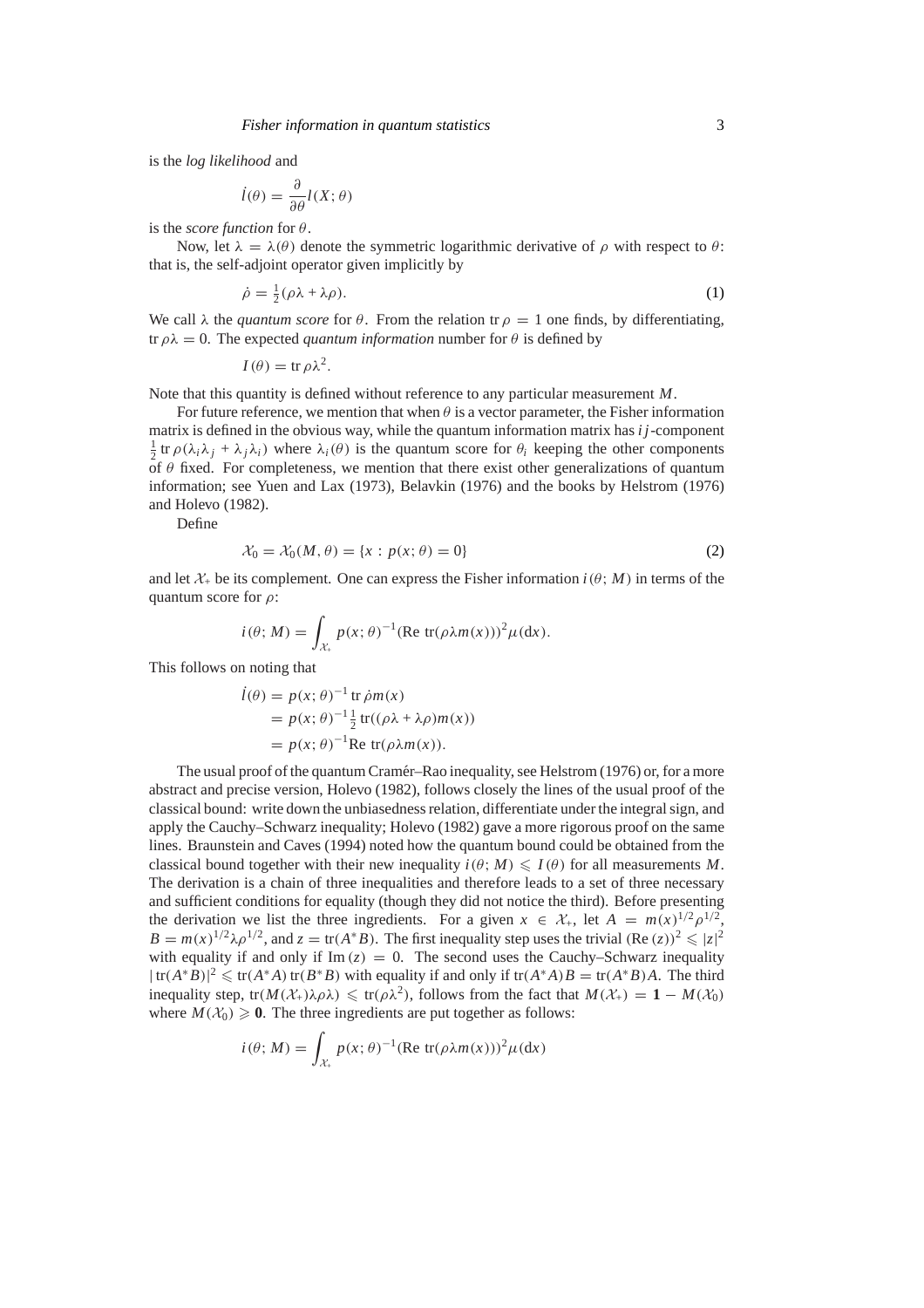$$
\leqslant \int_{\mathcal{X}_{+}} p(x;\theta)^{-1} |\operatorname{tr}(\rho\lambda m(x))|^{2} \mu(\mathrm{d}x)
$$
\n
$$
= \int_{\mathcal{X}_{+}} |\operatorname{tr}((m(x)^{\frac{1}{2}} \rho^{\frac{1}{2}})^{*} (m(x)^{\frac{1}{2}} \lambda \rho^{\frac{1}{2}}))|^{2} (\operatorname{tr}(\rho m(x)))^{-1} \mu(\mathrm{d}x)
$$
\n
$$
\leqslant \int_{\mathcal{X}_{+}} \operatorname{tr}(m(x)\lambda \rho \lambda) \mu(\mathrm{d}x)
$$
\n
$$
= \operatorname{tr}(M(\mathcal{X}_{+})\lambda \rho \lambda)
$$
\n
$$
\leqslant \operatorname{tr}(\rho \lambda^{2}) = I(\theta).
$$
\n(3)

With *A*, *B* and  $z = \text{tr}(A^*B)$  as above (depending on *x*), necessary and sufficient conditions for equality at the first two inequality steps in (3) together are equivalent to: for  $\mu(dx)$  almost all *x* in  $X_+$ , tr( $A^*B$ ) is real and  $A \propto_R B$ , by which we mean  $A = rB$  or  $B = rA$  for some real number *r*. But if  $A \propto_{\mathbb{R}} B$  then automatically tr( $A^*B$ ) is real. Thus we have equality in (3) if and only if the following two conditions are satisfied: firstly, for  $\mu(dx)$  almost all *x* in  $\mathcal{X}_+$ 

$$
m(x)^{\frac{1}{2}}\lambda\rho^{\frac{1}{2}} \propto_{\mathbb{R}} m(x)^{\frac{1}{2}}\rho^{\frac{1}{2}}
$$
 (4)

and secondly,

$$
tr(M(\mathcal{X}_0)\lambda \rho \lambda) = 0. \tag{5}
$$

Obviously a sufficient condition for (5) is that  $M(\mathcal{X}_0) = \mathbf{0}$ , and a sufficient condition for that is  $p(x; \theta) > 0$  for all  $\mu$  almost all x. Braunstein and Caves remark that a sufficient condition for (4) is that each  $m(x)$  is proportional to a projector onto an eigenspace of  $\lambda$ . In particular, if the measurement *M* is a simple (von Neumann) measurement of the observable  $\lambda$  then (4) is satisfied. However, this is not a necessary condition for attainability. Thus the obvious fact that, in general,  $\lambda(\theta)$  varies with  $\theta$ , does not show that there are no measurements attaining the bound (3) for all  $\theta$  simultaneously. We will do this by a further study of condition (4) in a special case.

### **3. Attainability of the quantum information bound**

In this section we concentrate on models for pure states,  $\rho = |\psi\rangle\langle\psi|$  where  $|\psi\rangle = |\psi(\theta)\rangle$ . In this case, the quantum score can be computed explicitly and condition (4) simplifies. Define the (unnormalized) state  $|a\rangle = 2|\dot{\psi}\rangle$ . Since  $\rho^2 = \rho$ , we have  $\dot{\rho} = \rho \dot{\rho} + \dot{\rho} \rho$ . The defining equation (1) for the quantum score therefore tells us that  $\lambda = 2\dot{\rho} = |a\rangle\langle\psi| + |\psi\rangle\langle a|$ . Now let  $|1\rangle=|\psi\rangle$  and let  $|2\rangle$  be a normalized orthogonal state such that  $|a\rangle$  is in the subspace spanned by  $|1\rangle$  and  $|2\rangle$ ; write  $|a\rangle = a_1|1\rangle + a_2|2\rangle$  where  $a_1 = \langle 1|a\rangle$  and  $a_2 = \langle 2|a\rangle$ . (Note that all these definitions are relative to a given value of the parameter  $\theta$ .) We find that

$$
\rho^{\frac{1}{2}}\lambda = \rho\lambda = 2(\text{Re}\,a_1)|1\rangle\langle 1| + \overline{a}_2|1\rangle\langle 2|
$$

and condition (4) reduces to

$$
m(x)^{\frac{1}{2}}(2(\text{Re }a_1)|1\rangle\langle 1|+a_2|2\rangle\langle 1|)\propto_{\mathbb{R}} m(x)^{\frac{1}{2}}|1\rangle\langle 1|.
$$

This can be again simplified, resulting in the condition

$$
a_2m(x)^{\frac{1}{2}}|2\rangle\langle 1| \propto_{\mathbb{R}} m(x)^{\frac{1}{2}}|1\rangle\langle 1|
$$

or equivalently

$$
a_2m(x)^{\frac{1}{2}}|2\rangle \propto_{\mathbb{R}} m(x)^{\frac{1}{2}}|1\rangle. \tag{6}
$$

For spin-half models, thus a Hilbert space of dimension two, a further simplification occurs. One can take  $|2\rangle = |\psi\rangle^{\perp}$ , forming an orthonormal basis (depending on  $\theta$ ) with  $|1\rangle = |\psi\rangle$ .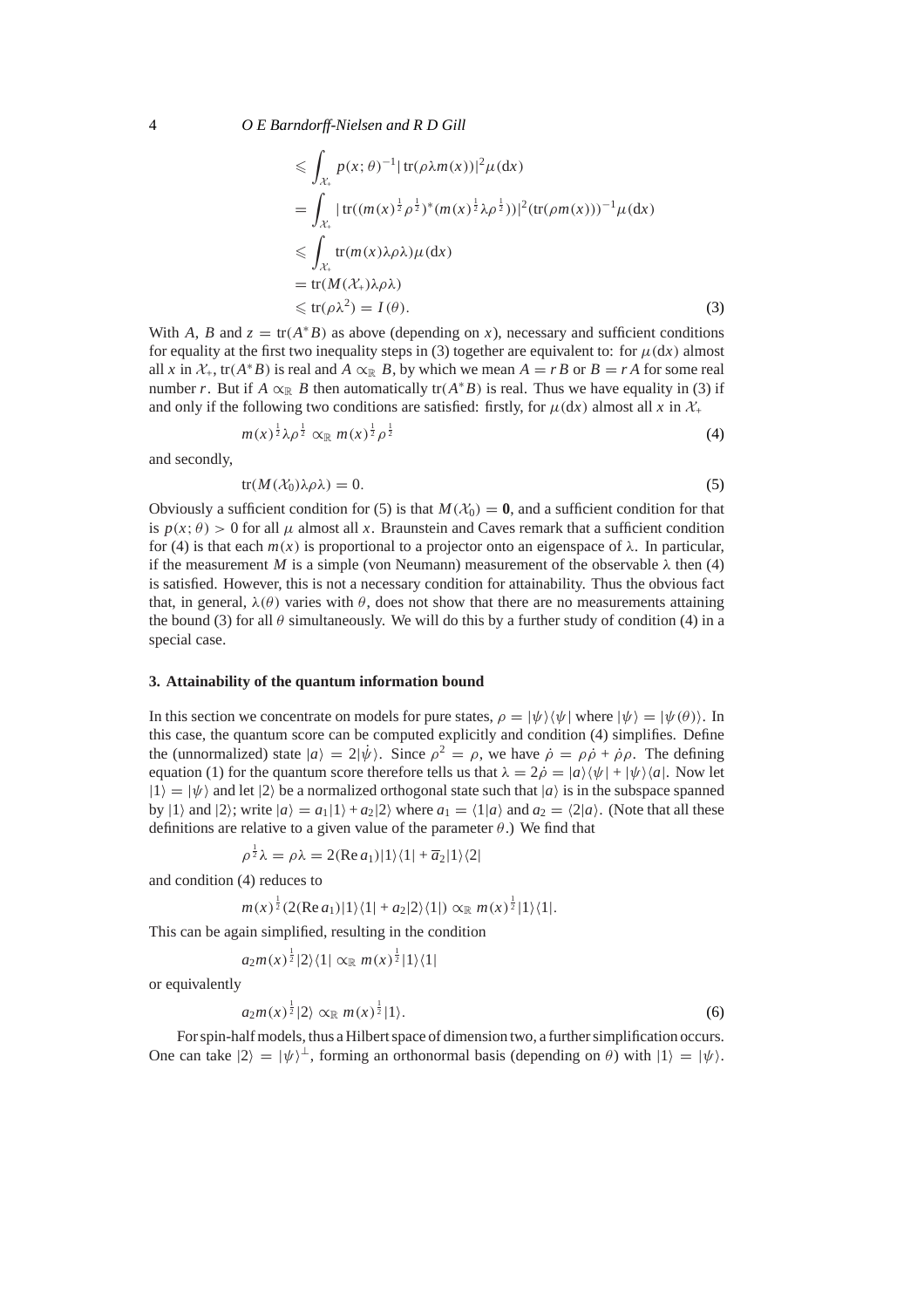From (6) it follows that if  $m(x)$  satisfies (4), it must have less than full rank, and hence in the two-dimensional case both it and its square root must be proportional (with real constants of proportionality) to  $|\xi\rangle\langle\xi|$  for some normalized state  $|\xi\rangle=|\xi(x)\rangle$ . A minor rewriting yields that (4) is equivalent to the statement: for  $p(x; \theta) \mu(dx)$  almost all x,  $m(x)$  is proportional to a one-dimensional projector  $|\xi(x)\rangle\langle\xi(x)|$  satisfying

$$
\langle \xi | 2 \rangle \langle 2 | a \rangle \propto_{\mathbb{R}} \langle \xi | 1 \rangle. \tag{7}
$$

We show that this algebraic condition has a simple geometric interpretation. First note that from the definition of |*a*) and the fact that  $\langle \psi | \psi \rangle = 1$  for all  $\theta$ , it follows that 2Re  $\langle a|1\rangle = \langle a|1\rangle + \langle 1|a\rangle = 0$ , hence  $\langle a|1\rangle$  is purely imaginary. By multiplying  $|2\rangle$  by a suitable phase factor, one can arrange that  $\langle a|2 \rangle$  is real and (7) becomes  $\langle \xi |2 \rangle \propto_{\mathbb{R}} \langle \xi |1 \rangle$ . Note that  $2\dot{\rho} = |1\rangle\langle a| + |a\rangle\langle 1|$ . It follows that  $\langle 1|\dot{\rho}|1\rangle = 0 = \langle 2|\dot{\rho}|2\rangle$ , while  $\langle 1|\dot{\rho}|2\rangle$  is real. Hence  $2\dot{\rho} = r(|1\rangle\langle2|+|2\rangle\langle1|)$  for some real number *r*. Let  $\sigma_x = |1\rangle\langle2|+|2\rangle\langle1|, \sigma_y = -i|1\rangle\langle2|+i|2\rangle\langle1|,$  $\sigma_z = |1\rangle\langle2| + |2\rangle\langle1|$  be the Pauli spin matrices with respect to the basis  $|1\rangle$ ,  $|2\rangle$ . In this basis  $\rho = \frac{1}{2}(\mathbf{1} + \sigma_z)$  and  $2\rho = r\sigma_x$ . We can write  $|\xi\rangle\langle \xi| = \frac{1}{2}(\mathbf{1} + \vec{\alpha} \cdot \vec{\sigma})$  where  $\vec{\alpha} = (\alpha_x, \alpha_y, \alpha_z)$  is a unit vector in  $\mathbb{R}^3$ . Note that  $\langle 2|\xi\rangle\langle \xi|1\rangle = \alpha_x + i\alpha_y$ . Therefore (7) holds if and only if  $\alpha_y = 0$ .

With respect to an arbitrary *fixed* basis we can write  $\rho(\theta) = \frac{1}{2}(\mathbf{1} + \vec{u}(\theta) \cdot \vec{\sigma})$  and  $\lambda(\theta) = 2\rho(\theta) = \vec{u}(\theta) \cdot \vec{\sigma} = r(\theta)\vec{v}(\theta) \cdot \vec{\sigma}$  where  $\vec{u}(\theta)$  and  $\vec{v}(\theta)$  are orthogonal unit vectors,  $r(\theta) = ||\vec{u}(\theta)||$  is real and non-negative, and  $\vec{\sigma}$  is the vector of the Pauli spin matrices with respect to the fixed basis. Using the familiar relations  $\sigma_x^2 = 1$ ,  $\sigma_x \sigma_y = -\sigma_y \sigma_x = i\sigma_z$ , and their cyclic permutations, and the fact that the spin matrices are traceless, one finds that the quantum information  $I(\theta) = r(\theta)^2$ . The direction  $\vec{v}(\theta)$  is uniquely defined if  $r(\theta) > 0$  and from now on we assume this is true for all  $\theta$ . Then (4) is satisfied if and only if for  $p(x; \theta) \mu(dx)$  almost all x,  $m(x)$  is proportional to a projector for a spin direction in the plane spanned by  $\vec{u}(\theta)$  and  $\vec{u}(\theta)$ . In particular, *any* simple (von Neumann) measurement of spin in a direction in this plane attains equality in (3) if both outcomes have positive probability.

Let  $\mathcal{C}(\theta)$  denote the great circle on the unit sphere formed by the intersection of the sphere with the plane  $\mathcal{P}(\theta)$  spanned by  $\vec{u}(\theta)$  and  $\vec{v}(\theta)$ , and let  $\vec{n}(\theta)$  be the normal unit vector to this plane. We suppose that these objects vary smoothly with  $\theta$ . Recall that  $\vec{u}(\theta)$  moves in the direction  $\vec{v}(\theta)$ . Now as  $\theta$  varies, either  $\mathcal{P}(\theta)$ ,  $\mathcal{C}(\theta)$ , and  $\vec{n}(\theta)$  are all fixed or they all vary. In particular, the intersection over all  $\theta$  of the planes  $\mathcal{P}(\theta)$  is either a fixed plane  $\mathcal{P}$  (equal to  $\mathcal{P}(\theta)$ ) for all  $\theta$ ), or a fixed straight line L, or the origin 0. In the second case the normal  $\vec{n}(\theta)$  and the circle  $C(\theta)$  must be rotating about the fixed line L. The rotation must have nonzero speed for values of  $\theta$  in a set of positive measure. If we assume that the model is identified, so that  $\rho(\theta)$  is a one-to-one function of  $\theta$ , then at most for two values of  $\theta$  can the true spin  $\vec{u}(\theta)$  lie in L. So there exists a  $\theta$  for which the rotation has nonzero speed and  $\vec{u}(\theta)$  does not lie in the axis of rotation. But then at this point the derivative of  $\vec{u}(\theta)$  must have a nonzero component in the direction orthogonal to the plane  $\mathcal{P}(\theta)$ , which is a contradiction.

So we only have two possibilities: either the plane  $\mathcal{P}(\theta)$  is fixed and  $\vec{u}(\theta)$  is moving on the great circle C in the plane, or  $\vec{u}(\theta)$  moves on some other curve and the intersection of all  $\mathcal{P}(\theta)$  contains only the origin. In the first case any measurement with all components proportional to projectors of directions in this plane, and with  $p(x; \theta) > 0$  for all *x* and  $\theta$ , achieves the inequality (3) uniformly in  $\theta$ . Conversely, under the positivity of  $p(x; \theta)$ , only such measurements uniformly achieve the bound. In the second case a measurement which uniformly achieves the bound would have to have all  $m(x)$  equal to zero, which is impossible. Thus, there is no uniformly attaining measurement in this case.

For example, consider a spin-half particle in the pure state  $|\psi\rangle = |\psi(\eta, \theta)\rangle$  given by

$$
|\psi\rangle = \begin{pmatrix} e^{-i\theta/2} \cos(\eta/2) \\ e^{i\theta/2} \sin(\eta/2) \end{pmatrix}.
$$
 (8)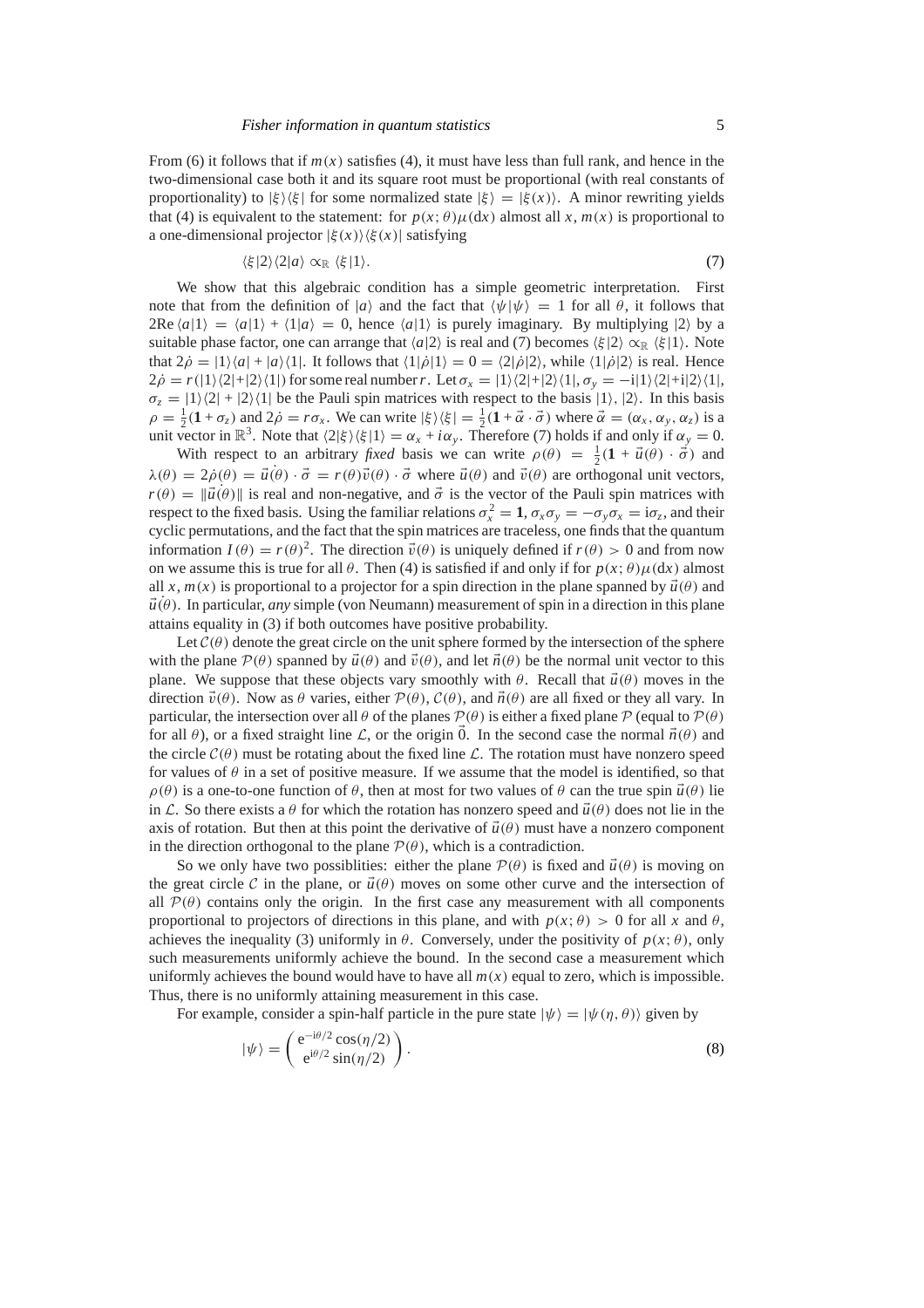This pure state has density matrix  $\rho = \frac{1}{2}(1 + \vec{u} \cdot \vec{\sigma})$  where  $\vec{u} = \vec{u}(\eta, \theta)$  is the point on the unit sphere in  $\mathbb{R}^3$  with polar coordinates  $(\eta, \theta)$ . Suppose the colatitude  $\eta \in [0, \pi]$  is known and exclude the degenerate cases  $\eta = 0$  or  $\eta = \pi$ ; the longitude  $\theta \in [0, 2\pi)$  is the unknown parameter.

We have a pure state so  $\lambda = 2\dot{\rho} = 2\dot{\vec{u}} \cdot \vec{\sigma} = \sin(\eta)\vec{u}(\pi/2, \theta + \pi/2) \cdot \vec{\sigma} = r(\theta)\vec{v}(\theta)$ . The quantum information is  $r^2 = \sin^2 \eta$ . As  $\theta$  varies,  $\vec{u}(\theta)$  traces out a great circle if and only if  $\eta = \pi/2$ . Consequently, for  $\eta \neq \pi/2$ , no measurement *M* exists with Fisher information  $i(\theta; M)$  equal to the quantum information  $I(\theta)$  whatever the value of the unknown parameter θ. If η = π/2 it *is* possible to achieve the bound uniformly in θ. Any measurement with everywhere positive density and all components proportional to projector matrices for spin directions in the plane  $\eta = \pi/2$  will do the job. A simple measurement of spin in one particular direction in that plane attains the information bound at all  $\theta$  except for  $\theta$  equal to that direction or opposite to it. At these points the distribution of the outcome is degenerate and the Fisher information not defined. However, since the Fisher information is continuous (indeed, constant) in  $\theta$  this is a non-essential singularity.

# **4. Asymptotic attainability and vector parameters**

We have shown, for the case of a one-dimensional parameter, that only for rather special models will a measurement *M* exist such that  $i(\theta; M) = I(\theta)$  for all parameter values  $\theta$ simultaneously. It is on the other hand possible to find a measurement *M* such that at a *given* parameter value,  $i(\theta; M) = I(\theta)$ , as Braunstein and Caves indicate: take each  $m(x)$ proportional to a projector onto an eigenspace of the quantum score  $\lambda(\theta)$ . They do not remark on the possible dependence of *M* on  $\theta$ . However, if all we know is that  $\rho = \rho(\theta)$  for *some* θ, we do not know which measurement to use. The eigenspace decomposition of λ generally depends on  $\theta$  so this does not define a measurent *M* which achieves the bound uniformly in  $\theta$ . This is not the only way to achieve the bound, but the previous section shows that one cannot in general expect there to be a uniformly attaining measurement.

Note that the classical information based on *n* independent and identically distributed realizations from a given density  $p(x, \theta)$  is equal to *n* times the information for one realization. Similarly, the quantum information in the state  $\rho(\theta)^{\otimes n}$  corresponding to *n* identical particles each in state  $\rho(\theta)$  is *n* times the quantum information for one particle.

Braunstein and Caves' aim was to define a statistical distinguishability metric between quantum states. Suppose the measurement *M* on a single particle satisfies  $i(\theta; M) = I(\theta)$ . Then the maximum likelihood estimator of θ based on *n* separate measurements of *M* on identical copies of the given quantum system, by classical results in mathematical statistics, is generally an asymptotically unbiased estimator with *asymptotic* variance  $(ni(\theta; M))^{-1}$  =  $(nI(\theta))^{-1}$ . By the quantum Cramér–Rao bound applied to the joint system of *n* particles, no estimator based on any measurement whatsoever on  $\rho^{\otimes n}(\theta)$  can do better. Thus *I*( $\theta$ ) appears to exactly characterize the rate at which one can determine  $\theta$ .

However, this argument is flawed since the measurement *M* involved will be a different measurement for each  $\theta$ , and the whole point is that  $\theta$  is not known in advance. The question therefore remains: does there exist a measurement procedure *not depending on* θ on the state  $\rho^{\otimes n}$ , on the basis of which an estimator of  $\theta$  can be constructed having asymptotic variance  $(nI(\theta))^{-1}$ ? If the answer is 'yes', then Braunstein and Caves' proposed role for the quantum information  $I(\theta)$  in defining a statistical distinguishability metric is well motivated.

It seems rather natural to try a two-stage procedure: first estimate the parameter using a perhaps inefficient procedure on a vanishing proportion of the particles, say  $n_0 = n^{\alpha}$  $(0 < \alpha < 1)$  out of the total of *n*; now carry out the 'estimated optimal measurement' on the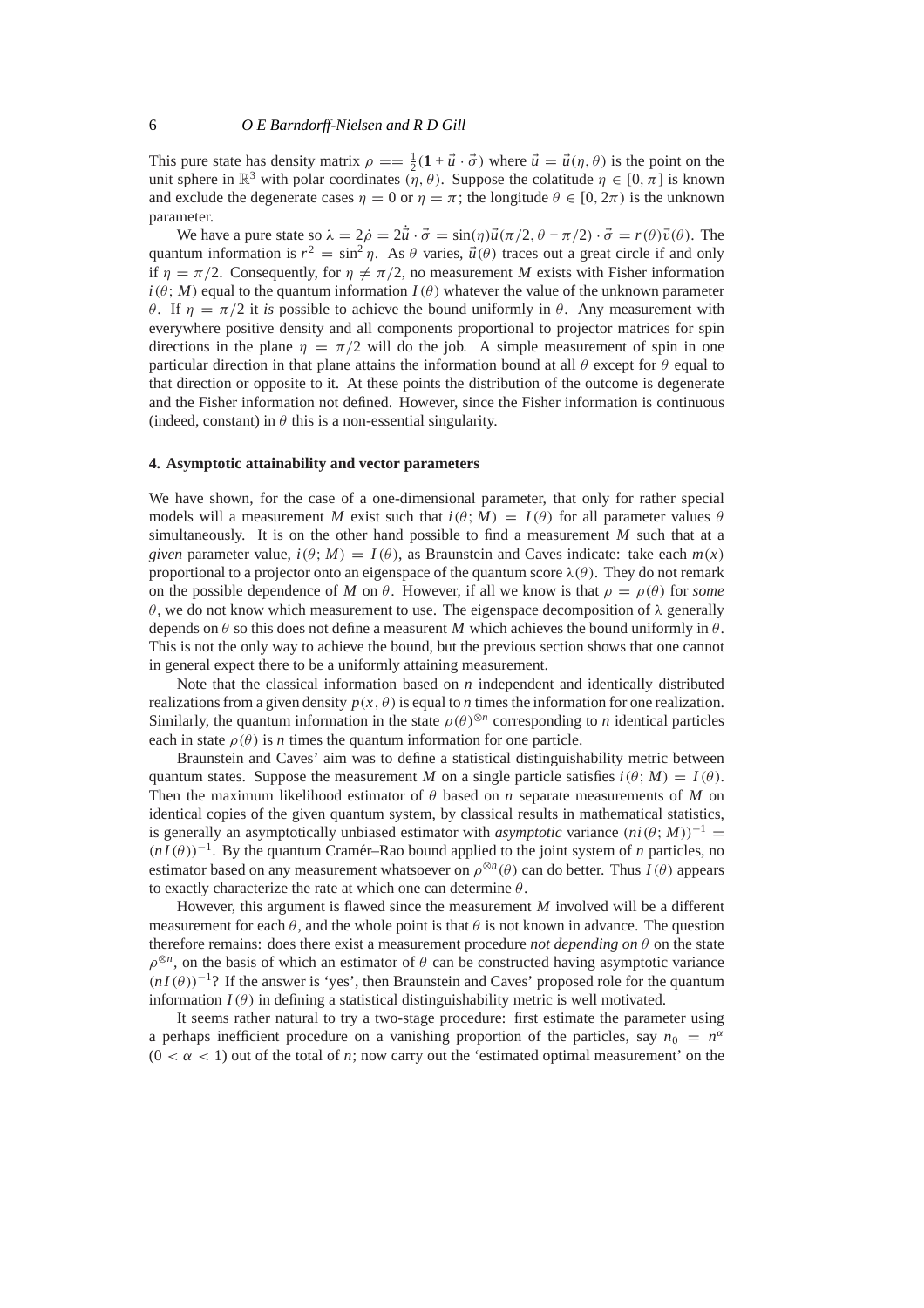remaining ones. In both stages only simple or von Neumann measurements (measurements of classical observables) on separate particles are needed.

In our example (8) this would reduce to the following. Measure the spin  $\sigma_x$  on  $k = \frac{1}{2}n_0$ of the copies. The number of  $+1s$  observed is binomially distributed with parameters  $k$  and  $p = \frac{1}{2}(\sin \eta \cos \theta + 1)$ . Similarly, for another *k* measurements of the spin  $\sigma_y$  we get a binomial number of '+1' with parameters *k* and  $p = \frac{1}{2} (\sin \eta \sin \theta + 1)$ . This allows us consistent estimation of both  $\sin \theta$  and  $\cos \theta$  and hence of  $\theta \in [0, 2\pi)$ . Denote such an estimator by  $\tilde{\theta}$ . We saw that  $\lambda$  in this example was proportional to the spin in the direction ( $\pi/2$ ,  $\theta + \pi/2$ ). Let us use the remaining  $n' = n - n_0$  particles to measure this spin with  $\theta$  replaced by  $\tilde{\theta}$ . Given  $\tilde{\theta}$ , this results in a binomial number *X* of '+1' with parameters *n'* and  $p = \frac{1}{2}(1 - \sin \eta \sin(\theta - \tilde{\theta}))$ . Let

$$
\hat{\theta} = \tilde{\theta} + \arcsin((n' - 2X)/(n' \sin \eta)).
$$

Analysis of this 'final' estimator shows that  $\hat{\theta}$  has asymptotically the  $\mathcal{N}(\theta, (n \sin^2(\eta))^{-1})$ distribution (the normal distribution with indicated mean and variance), whatever  $\theta$ , so that the quantum information bound is asymptotically achievable by our two-stage procedure.

This approach will work in wide generality in problems with a one-dimensional parameter θ. Suppose, as typically will be the case, that one can construct a consistent estimator θ based on certain measurements on a vanishing proportion of the particles. Compute the quantum score at  $\theta = \tilde{\theta}$ , and measure it on each of the remaining particles. Compute the maximum likelihood estimator  $\hat{\theta}$  of  $\theta$  based on the new data, whose probability distribution depends on the unknown  $θ$  (as well as on  $\tilde{θ}$ , which is at this stage fixed). We argue as follows that  $\hat{θ}$  has approximately the  $\mathcal{N}(\theta, (nI(\theta))^{-1})$  distribution, thus this estimator asymptotically achieves the quantum information bound. Let  $i(\theta; \tilde{\theta})$  denote the Fisher information for  $\theta$  in a measurement, on one particle, of the quantum score at  $\tilde{\theta}$ ; thus  $i(\tilde{\theta}; \tilde{\theta}) = I(\tilde{\theta})$  for all values of  $\tilde{\theta}$ , but generally  $i(\theta; \tilde{\theta}) < I(\theta)$ . Now for *n* large,  $\tilde{\theta}$  is close to  $\theta$ . By the classical results for maximum likelihood estimators, given  $\tilde{\theta}$ ,  $\hat{\theta}$  has approximately the  $\mathcal{N}(\theta, (ni(\theta; \tilde{\theta}))^{-1})$  distribution. So if  $\rho$  depends on  $\theta$  smoothly enough that  $i(\theta; \tilde{\theta})$  is close to  $i(\theta; \theta) = I(\theta)$  for  $\tilde{\theta}$  close to  $\theta$ , we have that unconditionally  $\hat{\theta}$  has approximately the  $\mathcal{N}(\theta, (nI(\theta))^{-1})$  distribution, hence asymptotically achieves the bound.

Consider now the case of vector parameters. Both quantum and Fisher information numbers are naturally generalized to information matrices; see Helstrom (1976) and Holevo (1982). The Braunstein and Caves result generalizes to the following result: the quantum information matrix is larger (in the sense that the difference is positive semi-definite) than the Fisher information matrix based on the outcome of any measurement *M*. However, the bound is no longer attainable. As we saw above, a best measurement for each parameter separately is a measurement of the quantum score operator. Typically these do not commute and hence cannot be measured simultaneously. On the other hand, consideration of all smooth one-dimensional sub-models of a given model  $\rho = \rho(\theta)$  shows that the quantum information matrix is the smallest matrix larger than the Fisher information matrix of any measurement on a single particle.

For instance, suppose we want to simultaneously estimate both parameters  $\eta$ ,  $\theta$  of the pure-state, spin-half system (8); in other words, we have a completely unknown pure state. Rename  $\theta$  as  $\phi$ , and let  $\theta$  from now denote the vector parameter with elements  $\eta$ ,  $\phi$ . Suppose we may dispose of a large number of identical copies of this system. Let  $I(\theta)$  denote the  $2 \times 2$ quantum information matrix, and  $i(\theta; M)$  denote the Fisher information matrix based on the outcome of a measurement  $M$ , both for a single copy of the quantum system. The quantum scores, for a single particle, for the two parameters  $\eta$  and  $\phi$  are  $\sigma_{\eta+\pi/2,\phi}$  and sin  $\eta\sigma_{\pi/2,\phi+\pi/2}$ respectively. After a small proportion of measurements we know roughly the location of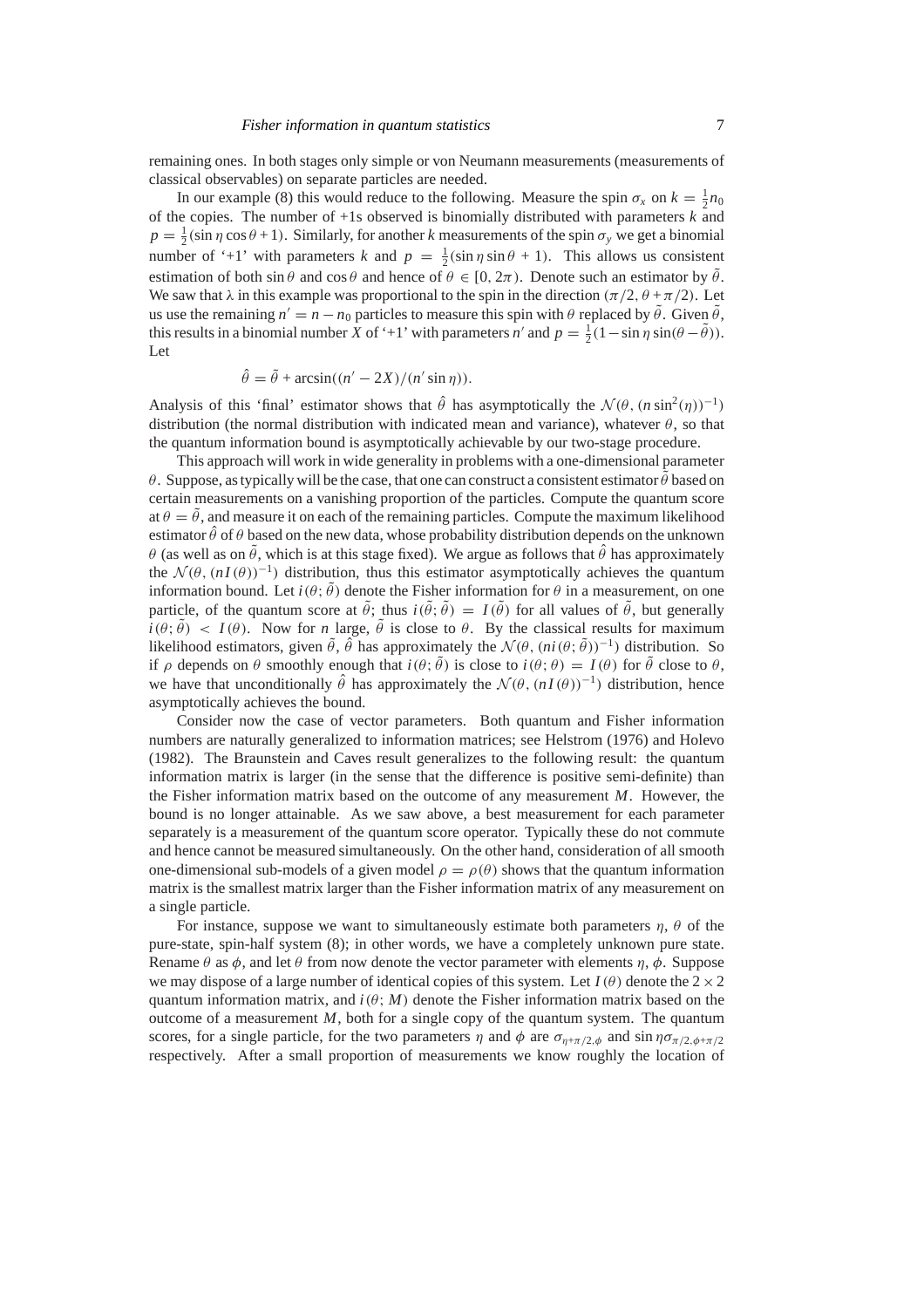the parameter, and it is sufficient to investigate optimal measurement at a 'known' parameter value.

Without loss of generality let this be the special point  $\theta_0$  with  $\eta_0 = \pi/2$ ,  $\phi_0 = 0$ ;  $\rho = \frac{1}{2} (1 + \sigma_x)$ . At this point the quantum scores are  $\sigma_y$  and  $-\sigma_z$ , and the quantum information matrix is the identity **1**. The intersection of the *xy* and the *xz* planes is the *x*-axis, so it seems that in order to maximize Fisher information both for *n* and for  $\phi$  we should essentially measure spin in the *x* direction. However, the Fisher information matrix  $i(\theta; M)$ based on the outcome of this measurement is not defined at  $\theta = (\pi/2, 0) = \theta_0$  since the distribution of the outcome is degenerate. The singularity is essential since  $i(\theta; M)$  is not continuous at  $\theta = \theta_0$ . In particular, as one moves towards  $\theta_0$  along either of the two great circles formed by varying one of the two components of  $\theta$ ,  $i(\theta; M)$  converges to each of the diagonal matrices with diagonal elements 1, 0 and 0, 1. These are the two Fisher information matrices corresponding to von Neumann measurements of the two quantum scores, each giving maximal information about the corresponding component of  $\theta$  and zero information about the other.

Since different components of the parameter vector have incompatible quantum scores, it is clear that for different loss functions, different measurements will be optimal. No single procedure will (asymptotically) dominate all others. Moreover, since we cannot achieve the quantum information bound by measurements on single particles, it is possible that joint measurements on several particles simultaneously could give larger Fisher information (per particle) than measurements on separate particles.

In some very special cases, an optimal procedure is known. An appealing loss function in the completely unknown pure spin-half model is one minus the squared inner product between the true state vector and its estimate. This equals one minus the squared cosine of half the angle between the points on the Poincaré sphere representing the two states. At the special point under consideration therefore, the loss function is asymptotically equivalent to onequarter times the sum of the squares of the errors in  $\eta$  and  $\phi$ . Massar and Popescu (1995), in response to a problem posed by Peres and Wootters (1991), exhibited a measurement, optimal in the Bayes sense, with respect to this loss function and a uniform prior distribution. It had an asymptotic mean square error  $4/n$ . This was a genuine generalized measurement of the composite system  $\rho^{\otimes n}$ . They showed that for the case of  $n = 2$  there were no measurement methods of the two particles separately which were as good as the optimal method, and this is expected to hold for all *n*.

Instead of this exactly optimal procedure (with respect to the given loss function and under a uniform prior) consider taking, with probability one-half, measurements of  $\sigma_y$  and  $\sigma_z$ , independently on each particle. We find that the Fisher information matrix (based on one observation) for  $\eta$ ,  $\phi$ , at  $\eta = \pi/2$ ,  $\phi = 0$ , is  $\frac{1}{2}$ **1**, or one-half of the quantum information matrix. The inverse of this matrix, 2**1**/*n* is an asymptotically achievable lower bound to the covariance matrix of (asymptotically unbiased) estimators of  $\eta$ ,  $\phi$  based on *n* of such measurements. The maximum likelihood method would provide estimators asymptotically achieving this bound. The sum of the variances is  $4/n$ , the same as what is achieved by the Massar and Popescu procedure.

Thus the following two-stage procedure, similar to what we proposed in the one-parameter case, should have asymptotically equivalent covariance matrix to that of the Massar and Popescu procedure, and will also be optimal with respect to a uniform prior distribution and any smooth loss function, invariant under rotations of the sphere. First carry out measurements of each of  $\sigma_r$ ,  $\sigma_y$  and  $\sigma_z$  on a small proportion of separate particles. Compute from the results a consistent estimate of  $(\eta, \phi)$ . With respect to a rotated coordinate system putting the estimated value at  $(\eta, \phi) = (\pi/2, 0)$ , measure alternately  $\sigma_y$  and  $\sigma_z$  on the remaining particles. Estimate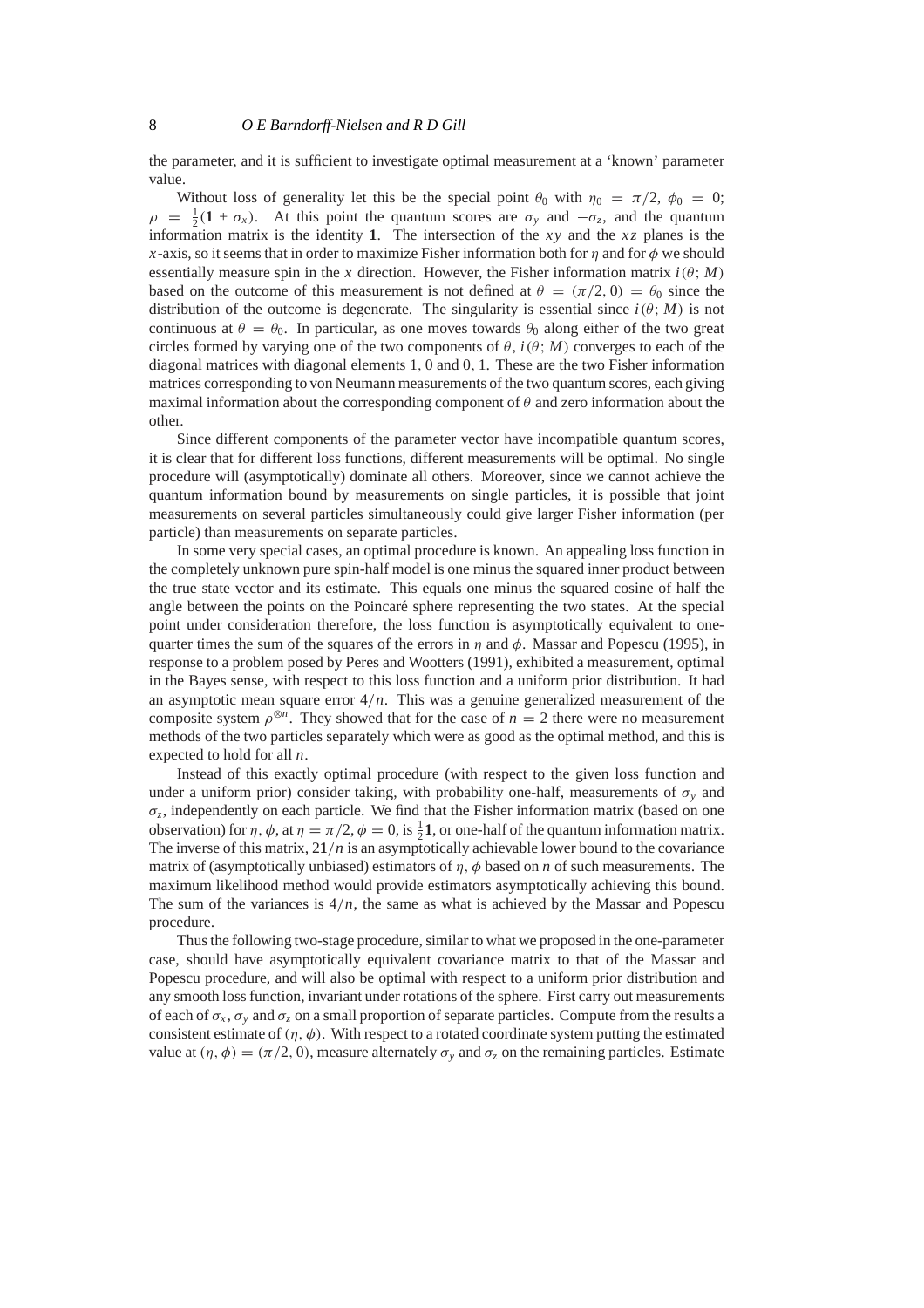$(\eta, \phi)$  in the new coordinate system by the method of maximum likelihood using the secondstage observations. Finally rotate back to the original coordinate system. Note that if we modified this scheme by just measuring  $\sigma_x$  in the second stage, then overall the procedure determines the radial distance of  $\theta$  from  $\bar{\theta}$  with precision of the order  $n^{-1/2}$ , but says nothing about the direction, so that finally  $\theta$  has not been localized to this precision at all.

This conjecture has been confirmed by recent further work of Gill and Massar (1999). Consider a sequence of measurements on  $n$  identical copies of a spin-half state, on which is based a sequence of estimators  $\hat{\theta}$ . The parameter  $\theta$  might be one- or two-dimensional for a pure-state model, one-, two- or three-dimensional for a mixed state. Suppose that the estimators are asymptotically unbiased and have covariance matrices asymptotically of the form  $V(\theta)/n$ . Then it is now known that the collection of attainable V is precisely  ${V : tr I(\theta)^{-1}V(\theta)^{-1} \leq 1$  for all  $\theta$ } in any of the following cases: the parameter is onedimensional, or the state is pure, or the measurement can be implemented by separate measurements on separate particles. These optimal limiting covariance matrices can all be achieved using a two-stage adaptive procedure of the type described above. The collection of attainable *V* corresponds to the collection of attainable inverse Fisher information matrices for measurements on single particles. Using joint measurements on mixed states with more than one unknown parameter, one can attain strictly smaller asymptotic covariance matrices. But a clean description of what is attainable is not known. One would like to describe the collections of scaled information matrices  $\{i(\theta; M_m)/m\}$  for  $m = 1, 2, \ldots$ , where  $M_m$  is an arbitrary joint measurement on *m* particles. These sets are all convex, they grow with *m*; we know the set for  $m = 1$ , and each set is included in the set of matrices less than or equal to  $I(\theta)$ . The inverses of these information matrices will be the achievable (scaled) asymptotic covariance matrices based on measuring a large number *n* of particles in groups of *m* at a time.

To conclude, in the multiparameter case, the bound implied by the quantum information matrix is not even asymptotically achievable. The rate at which one can distinguish between more than two neighbouring quantum states does not correspond to the rate at which one can distinguish between just two; it depends on what aspect of the quantum states is important, and it depends on whether one may use joint measurements or only separate measurements. The quantum information matrix only plays a role in special cases.

# **Acknowledgments**

We are grateful for useful discussions with Alessandra Luati, Klaus Mølmer, and Peter Jupp. This research was supported by the Danish National Research Foundation through MaPhySto (Centre for Mathematical Physics and Stochastics), and by the Oberwolfach Mathematical Institute's Research in Pairs programme. Richard Gill is also grateful for the hospitality of the Department of Mathematics and Statistics, University of Western Australia.

#### **References**

| Barndorff-Nielsen O E and Gill R D 1998 An example of non-attainability of expected quantum information <i>Preprint</i> |        |
|-------------------------------------------------------------------------------------------------------------------------|--------|
| xxx.lanl.gov quant-ph/9808009                                                                                           | Note 1 |
| Belavkin V P 1976 Generalized uncertainty relations and efficient measurements in quantum systems Teor. Mat. Fiz.       |        |
| 26 316–29 (Engl. Transl. 1976 26 213–22)                                                                                |        |
| Braunstein S L and Caves C M 1994 Statistical distance and the geometry of quantum states <i>Phys. Rev. Lett.</i> 72    |        |
| 3439-43                                                                                                                 |        |
| Gill R D and Massar S 1999 State estimation for large ensembles <i>Phys. Rev.</i> A at press                            | Note 2 |
| (Gill R D and Massar S 1999 Preprint xxx.lanl.gov quant-ph/9902063)                                                     |        |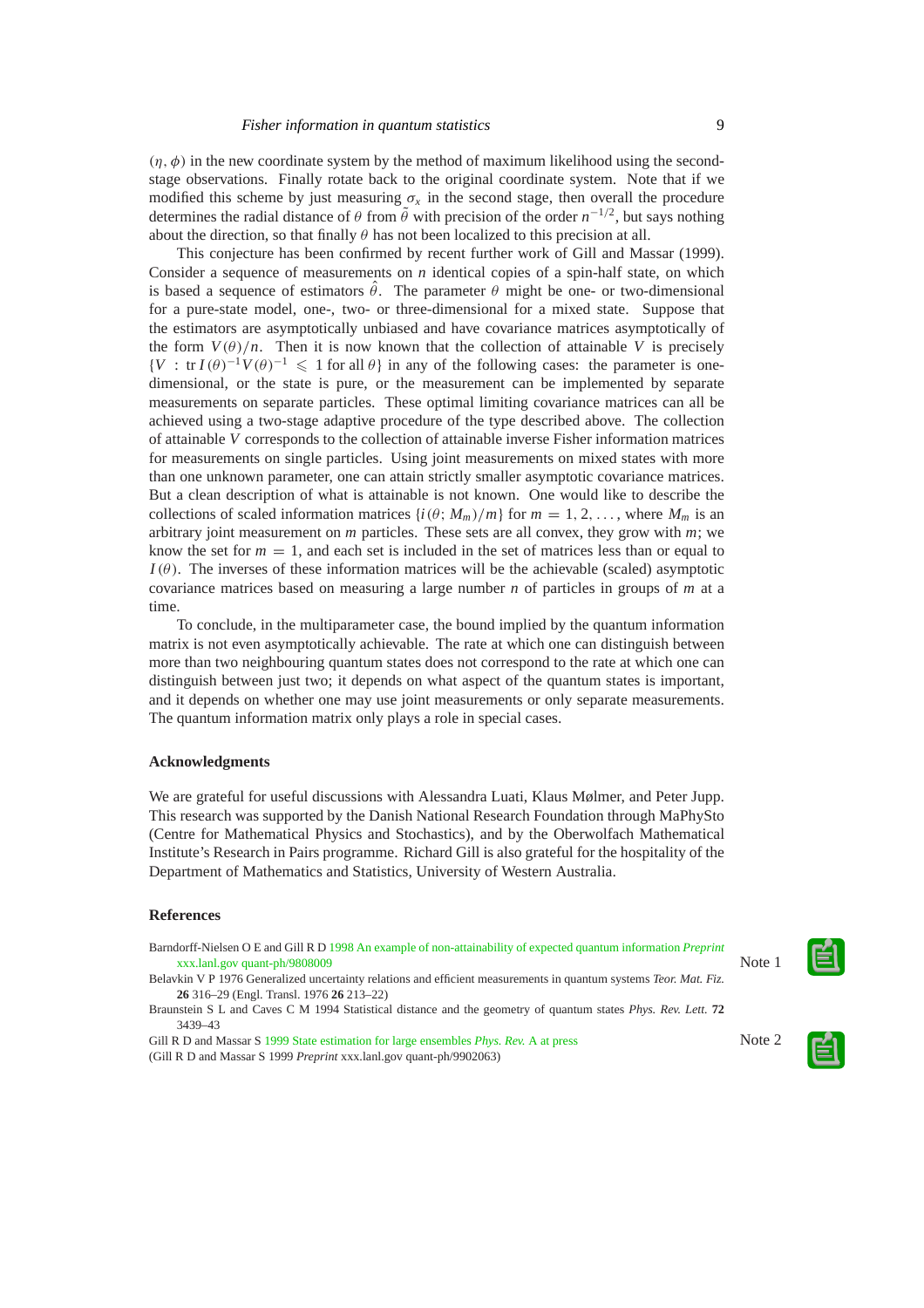Helstrom C W 1967 Minimum mean-square error of estimates in quantum statistics *Phys. Lett.* A **25** 101–2 ——1976 *Quantum Detection Theory* (New York: Academic)

- Holevo A S 1982 *Probabilistic and Statistical Aspects of Quantum Theory* (Amsterdam: North-Holland) Russian original 1980
- Massar S and Popescu S 1995 Optimal extraction of information from finite quantum ensembles *Phys. Rev. Lett.* **74** 1259–63

Peres A and Wootters W K 1991 Optimal detection of quantum information *Phys. Rev. Lett.* **66** 1119–22

Yuen H P and Lax M 1973 Multiple-parameter quantum estimation and measurement of nonselfadjiont observables *Trans. IEEE* **19** 740–50